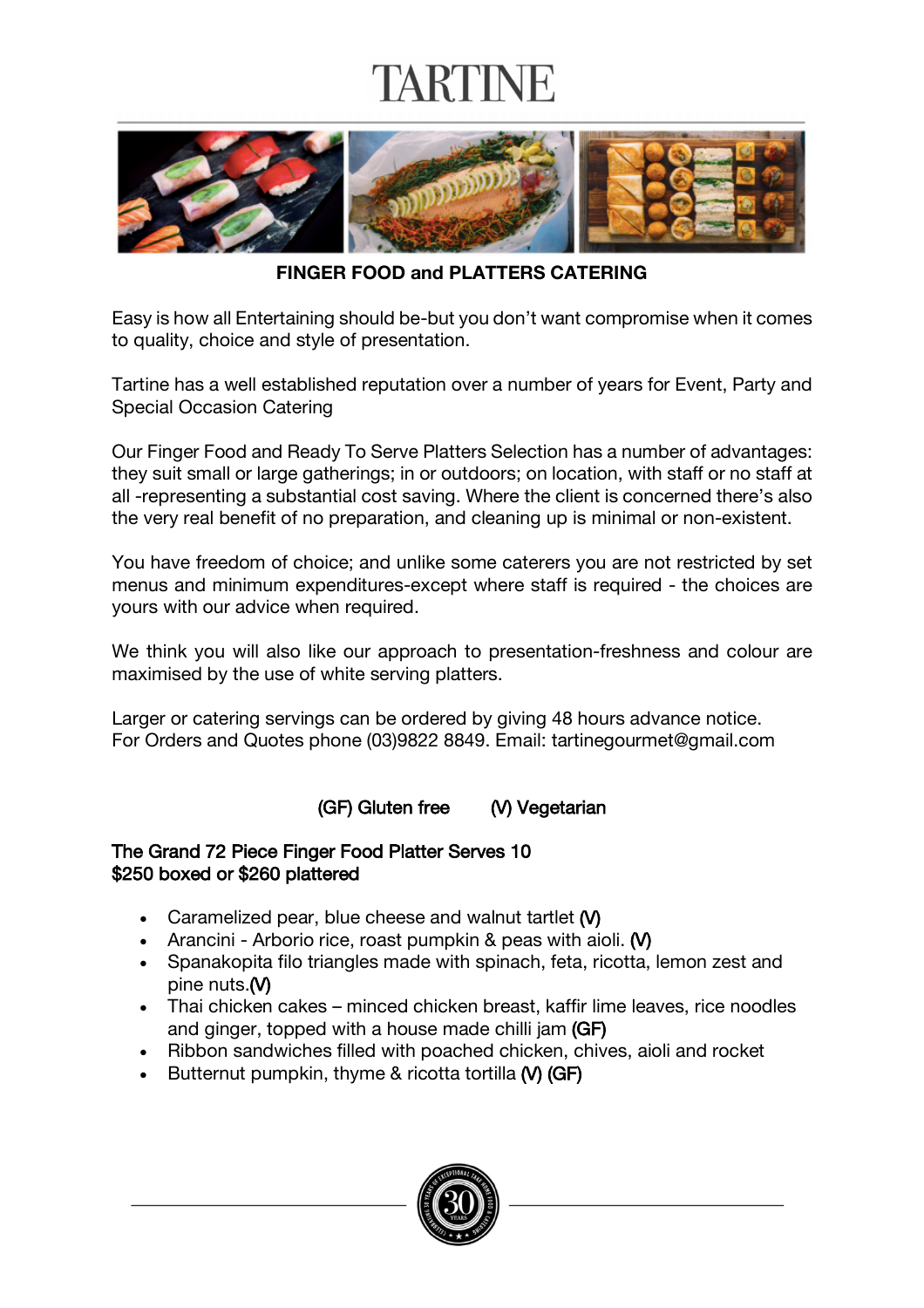# TARTINI



### 60 Piece High Tea Box

Suitable for morning or afternoon tea, corporate or social, Vegetarian options available Serves 6-8 \$220

- Egg, chives, aioli sandwiches cut in ribbons.
- Bacon cheddar & thyme tartlets.
- Spanakopita triangles.
- Arancini Arborio rice, roast pumpkin & peas with aioli.
- Chocolate brownie squares

### The Good Vegetarian - Vegetarian 48 Piece Finger Food Platter Serves 6 \$160 boxed or \$170 plattered

- Arancini Balls with parmesan, peas & pumpkin with aioli sauce (V)
- Mushroom, ricotta & fresh thyme tartlets (V)
- Croquettes with jalapeno served with lemon aioli (V)
- Vegetarian samosa... Lightly curried vegetables in a special wrapper served with Tzatziki. (V)

### Kid's Party Box 5 Varieties...6 pieces per child minimum 8 Children \$25 per head

- Margarita pizza (1)
- Ham & cheese toasties or Ham & cheese sandwiches (2)
- Arancini balls... Pumpkin & parmesan (1)
- Fruit Kebabs... Fresh seasonal fruit... skewered with marshmallow (1)
- House made Ginger bread Men (1)

## Artesian Cheese Platter Minimum 8 serves \$16 per serve

Selected from Australian boutique cheese makers of the Yarra Valley and Gippsland vintage cheddar, creamy brie and a sharp rich blue cheese. Accompanied with corella pears, grapes, Iranian dates and strawberries. Served with quince jam, crunchy baguette and lavoche.

## Designer Seasonal Fruit Platter Minimum 8 people \$16.50 per serve

Seasonal fruits plattered with flare and imagination